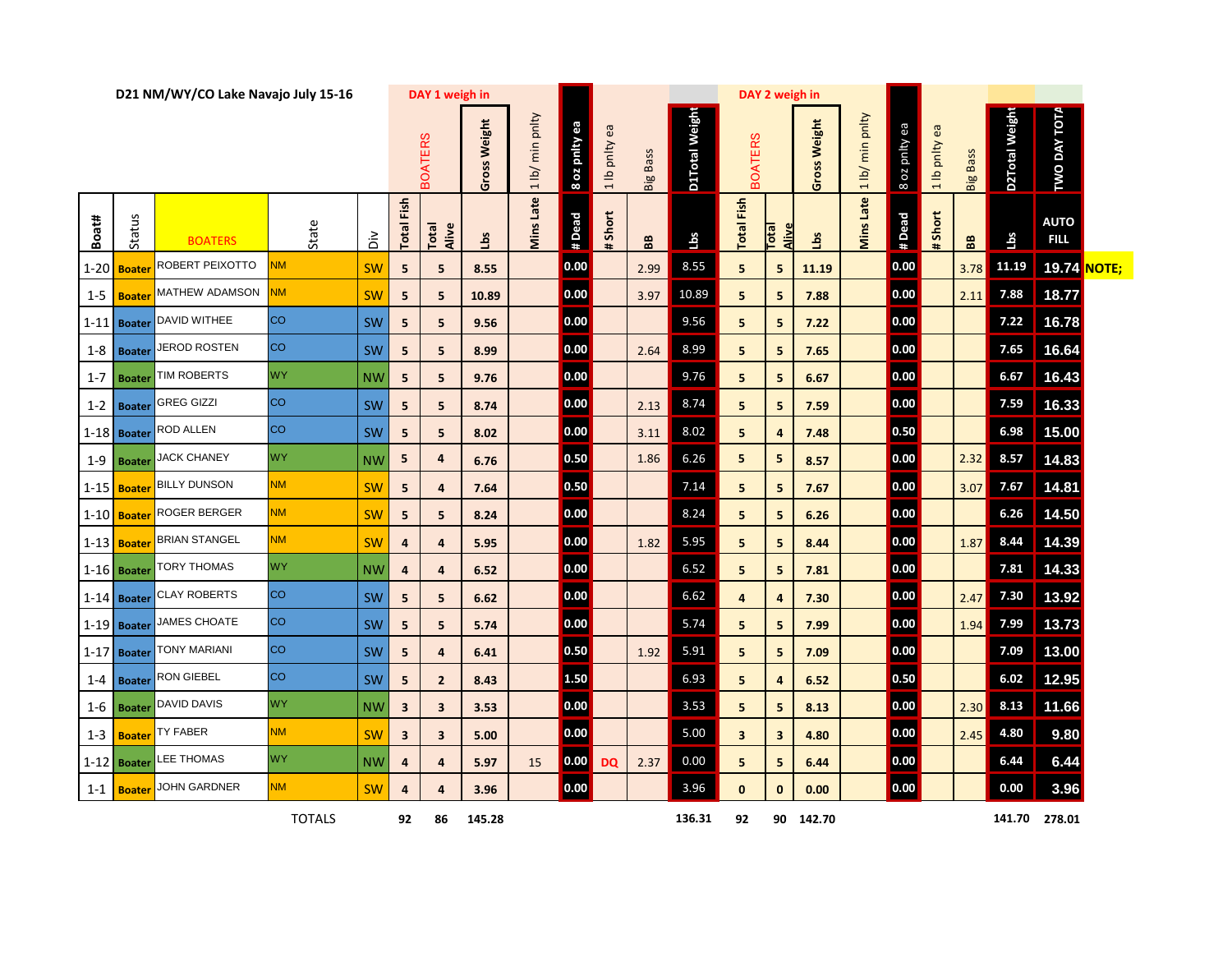|         |               | <b>Ranger Cup winner is David Withee</b> |           |           |       |  |                   |       |       |        |
|---------|---------------|------------------------------------------|-----------|-----------|-------|--|-------------------|-------|-------|--------|
|         |               | <b>STATE PRIDE</b>                       |           |           |       |  |                   |       |       |        |
|         |               | TOP 4 each state                         |           |           | Total |  | <b>TEAM TOTAL</b> |       |       |        |
|         | 1-1 Boater    | JOHN GARDNER                             | <b>NM</b> | SW        | 3.96  |  |                   |       |       |        |
|         | 1-5 Boater    | MATHEW ADAMSON                           | <b>NM</b> | <b>SW</b> | 18.77 |  |                   |       |       |        |
|         |               | 1-15 Boater BILLY DUNSON                 | <b>NM</b> | SW        | 14.81 |  |                   |       |       |        |
|         | 1-21 Boater   | <b>ROBERT PEIXOTTO</b>                   | <b>NM</b> | SW        | 19.74 |  |                   | 57.28 | 62.77 | 120.05 |
|         |               | 1-6 <b>Boater</b> DAVID DAVIS            | <b>WY</b> | <b>NW</b> | 11.66 |  |                   |       |       |        |
| $1 - 7$ | <b>Boater</b> | TIM ROBERTS                              | <b>WY</b> | <b>NW</b> | 16.43 |  |                   |       |       |        |
| $1 - 9$ | <b>Boater</b> | JACK CHANEY                              | <b>WY</b> | <b>NW</b> | 14.83 |  |                   |       |       |        |
|         | $1-17$ Boater | <b>TORY THOMAS</b>                       | <b>WY</b> | <b>NW</b> | 14.33 |  |                   | 57.25 | 48.53 | 105.78 |
|         | 1-2 Boater    | <b>GREG GIZZI</b>                        | <b>CO</b> | <b>SW</b> | 16.33 |  |                   |       |       |        |
|         | $1-8$ Boater  | JEROD ROSTEN                             | <b>CO</b> | SW        | 16.64 |  |                   |       |       |        |
|         | $1-18$ Boater | <b>TONY MARIANI</b>                      | <b>CO</b> | SW        | 13.00 |  |                   |       |       |        |
|         | $1-20$ Boater | JAMES CHOATE                             | <b>CO</b> | SW        | 13.73 |  |                   | 59.70 | 56.77 | 116.47 |
|         |               |                                          |           |           |       |  |                   |       |       |        |
|         |               |                                          |           |           |       |  |                   |       |       |        |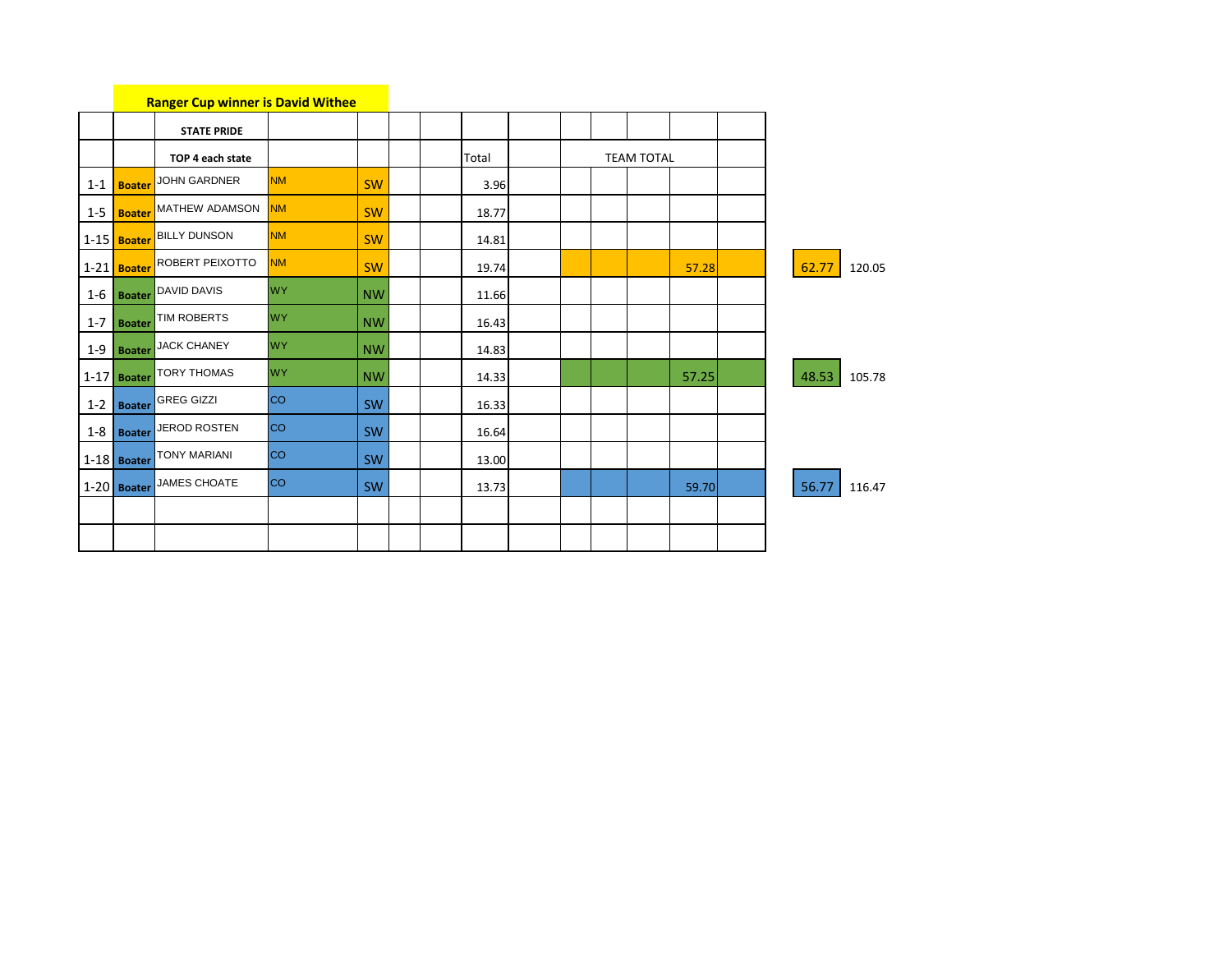|            |             |                                     |                                  |           |                            |                         |                    | Only enter data in Peach & Yellow columns DO NOT MAKE ENTRIES IN BLACK COLUMNS |                    |              |               |                 |                           |                |                |                        |                 |               |               |                 |                |                |
|------------|-------------|-------------------------------------|----------------------------------|-----------|----------------------------|-------------------------|--------------------|--------------------------------------------------------------------------------|--------------------|--------------|---------------|-----------------|---------------------------|----------------|----------------|------------------------|-----------------|---------------|---------------|-----------------|----------------|----------------|
|            |             | D21 NM/WY/CO Lake Navajo July 15-16 |                                  |           |                            |                         |                    | DAY 2 weigh in                                                                 |                    |              |               |                 |                           |                |                |                        |                 |               |               |                 |                |                |
|            |             |                                     |                                  |           |                            |                         | Co-Anglers         | Gross Weight                                                                   | min pnlty<br>1 lb/ | ea Aµud zo 8 | a Ib pnity ea | <b>Big Bass</b> | <b>Total Weight</b><br>D1 |                | Co-Anglers     | Weight<br><b>Gross</b> | 1 lb/ min pnlty | 8 oz pnity ea | 1 lb pnity ea | <b>Big Bass</b> | D2Total Weight | TWO DAY TOT.   |
| D1 Boat#   | D2Boat#     | Status                              | <b>CO-ANGLERS</b>                | State     | $\dot{\tilde{\mathsf{d}}}$ | <b>Total Fish</b>       | <b>Total Alive</b> | sqT                                                                            | Viins Late         | #Dead        | Short         | BB              | Lbs                       |                |                |                        | Vins Late       | # Dead        | Short         | BB              | Lbs            | UTO FIL        |
| $1 - 4$    | $1 - 15$    | <b>CoAngler</b>                     | <b>GREGG PRICE</b>               | <b>NM</b> | <b>SW</b>                  | 5                       | $\overline{4}$     | 8.61                                                                           |                    | 0.50         |               | 3.56            | 8.11                      | 5              | 5              | 10.27                  |                 | 0.00          |               | 4.13            | 10.27          | 18.38          |
| $1 - 3$    | $1 - 17$    | <b>CoAngler</b>                     | JASON GASPER                     | <b>CO</b> | SW                         | 5                       | $\overline{4}$     | 6.82                                                                           |                    | 0.50         |               | 1.99            | 6.32                      | 5              | 5              | 11.29                  |                 | 0.00          |               | 3.23            | 11.29          | 17.61          |
| $1 - 7$    | $1 - 13$    | <b>CoAngler</b>                     | STEPHEN WAY                      | <b>CO</b> | SW                         | 5                       | $\overline{4}$     | 10.77                                                                          |                    | 0.50         |               | 2.78            | 10.27                     | 5              | 5              | 6.99                   |                 | 0.00          |               | 2.33            | 6.99           | 17.26          |
| $1 - 6$    | $1 - 19$    | <b>CoAngler</b>                     | <b>SKY WOOTEN</b>                | <b>NM</b> | <b>SW</b>                  | 5                       | 5                  | 9.64                                                                           |                    | 0.00         |               | 2.84            | 9.64                      | 5              | $\overline{3}$ | 8.25                   |                 | 1.00          |               | 2.44            | 7.25           | 16.89          |
| $1-8$      | $1 - 12$    | <b>CoAngler</b>                     | <b>BRAD HAUF</b>                 | <b>NM</b> | <b>SW</b>                  | 3                       | $\overline{3}$     | 8.42                                                                           |                    | 0.00         |               | 5.06            | 8.42                      | 5              | 5 <sup>1</sup> | 7.93                   |                 | 0.00          |               | 2.05            | 7.93           | 16.35          |
| $1 - 11$   | $1 - 10$    | <b>CoAngler</b>                     | CAMRONE<br><b>MARBLES</b>        | <b>WY</b> | <b>NW</b>                  | 5                       | 5                  | 7.48                                                                           |                    | 0.00         |               |                 | 7.48                      | 5              | 5              | 8.15                   |                 | 0.00          |               |                 | 8.15           | 15.63          |
| $1 - 5$    | $1 - 9$     | <b>CoAngler</b>                     | <b>SAM HECKMAN</b>               | <b>CO</b> | SW                         | 5                       | 5                  | 7.41                                                                           |                    | 0.00         |               | 2.29            | 7.41                      | 5              | $\overline{4}$ | 8.31                   |                 | 0.50          |               | 2.27            | 7.81           | 15.22          |
| $1 - 10$   | $1 - 21$    | <b>CoAngler</b>                     | <b>SANDY</b><br><b>ROBERTS</b>   | <b>CO</b> | SW                         | 5                       | 5                  | 8.43                                                                           |                    | 0.00         |               |                 | 8.43                      | 5              | 5              | 5.65                   |                 | 0.00          |               |                 | 5.65           | 14.08          |
| $1 - 17$   | $1 - 8$     | <b>CoAngler</b>                     | <b>JORDAN</b><br><b>MCMORRIS</b> | <b>NM</b> | SW                         | $\overline{\mathbf{r}}$ | $\overline{4}$     | 5.20                                                                           |                    | 0.00         |               |                 | 5.20                      | 5              | 5              | 8.14                   |                 | 0.00          |               |                 | 8.14           | 13.34          |
| $1 - 1$    | $1 - 14$    | <b>CoAngler</b>                     | AL AUSTIN                        | <b>CO</b> | SW                         | 5                       | $\overline{4}$     | 5.85                                                                           |                    | 0.50         |               |                 | 5.35                      | 5              | 5              | 7.77                   |                 | 0.00          |               | 2.17            | 7.77           | 13.12          |
| $1 - 12$   | $1 - 20$    | <b>CoAngler</b>                     | QUENTIN<br><b>MCKENZIE</b>       | <b>WY</b> | <b>NW</b>                  | 5                       | 5                  | 7.09                                                                           |                    | 0.00         |               |                 | 7.09                      | 5              | 5              | 5.91                   |                 | 0.00          |               |                 | 5.91           | 13.00          |
| $1 - 16$   | $1 - 3$     | <b>CoAngler</b>                     | <b>JON STASZAK</b>               | <b>CO</b> | SW                         | 5                       | 5                  | 5.97                                                                           |                    | 0.00         |               |                 | 5.97                      | $\overline{4}$ | $\overline{4}$ | 6.77                   |                 | 0.00          |               |                 | 6.77           | 12.74          |
| $1 - 9$    | $1 - 11$    | <b>CoAngler</b>                     | <b>CHRIS JARVIS</b>              | <b>NM</b> | <b>SW</b>                  | 4                       | $\overline{4}$     | 4.19                                                                           |                    | 0.00         |               |                 | 4.19                      | 5              | 4              | 7.99                   |                 | 0.50          |               | 2.16            | 7.49           | 11.68          |
| $1 - 21$   | $1 - 16$    | <b>CoAngler</b>                     | <b>LAMONT GIZZI</b>              | <b>CO</b> | SW                         | 5                       | 5                  | 8.82                                                                           |                    | 0.00         |               | 2.35            | 8.82                      | $\overline{2}$ | $\overline{2}$ | 2.73                   |                 | 0.00          |               |                 | 2.73           | 11.55          |
| $1 - 20$   | $1 - 2$     | <b>CoAngler</b>                     | <b>KADE THOMAS</b>               | <b>WY</b> | <b>NW</b>                  | 3                       | $\overline{3}$     | 5.25                                                                           |                    | 0.00         |               | 5.25            | 5.25                      | 5              | 5              | 6.27                   |                 | 0.00          |               |                 | 6.27           | 11.52          |
| $1 - 15$   | $1 - 4$     | <b>CoAngler</b>                     | <b>MARK FABER</b>                | <b>NM</b> | <b>SW</b>                  | 5                       | 5                  | 6.32                                                                           |                    | 0.00         |               |                 | 6.32                      | 4              | 4              | 4.83                   |                 | 0.00          |               |                 | 4.83           | 11.15          |
| $1-2$      | $1 - 5$     | <b>CoAngler</b>                     | <b>HOWARD WONG</b> WY            |           | NW                         | 4                       | 4                  | 4.56                                                                           |                    | 0.00         |               |                 | 4.56                      | 5              | 5.             | 6.43                   |                 | 0.00          |               |                 |                | 6.43 10.99     |
| $1-18$ 1-1 |             | <b>CoAngler</b>                     | MCLEAN EDDINS WY                 |           | <b>NW</b>                  | 4                       | $\overline{4}$     | 5.00                                                                           |                    | 0.00         |               |                 | 5.00                      | $\overline{a}$ | 4              | 5.39                   |                 | 0.00          |               |                 |                | 5.39 10.39     |
|            | $1-19$ 1-18 | <b>CoAngler</b>                     | <b>DUSTIN PAYNE</b>              | <b>NM</b> | SW                         | $\overline{2}$          | $\overline{2}$     | 1.88                                                                           |                    | 0.00         |               |                 | 1.88                      | $\mathbf{3}$   | $\overline{3}$ | 5.04                   |                 | 0.00          |               | 2.94            |                | $5.04 \t 6.92$ |
| $1 - 13$   | $1 - 7$     | <b>CoAngler</b>                     | TY HUGHES                        | <b>CO</b> | SW                         | 5                       | 4                  | 6.77                                                                           |                    | 15 0.50      | <b>DQ</b>     |                 | 0.00                      | $\overline{2}$ | 2 <sup>2</sup> | 1.78                   |                 | 0.00          |               |                 |                | 1.78 1.78      |
|            |             |                                     |                                  |           |                            | 89                      | 84                 | 134.48 15 2.50                                                                 |                    |              |               |                 | 116.98 89                 |                | 85             | 135.89                 |                 | 2.00          |               |                 |                | 133.89 250.87  |